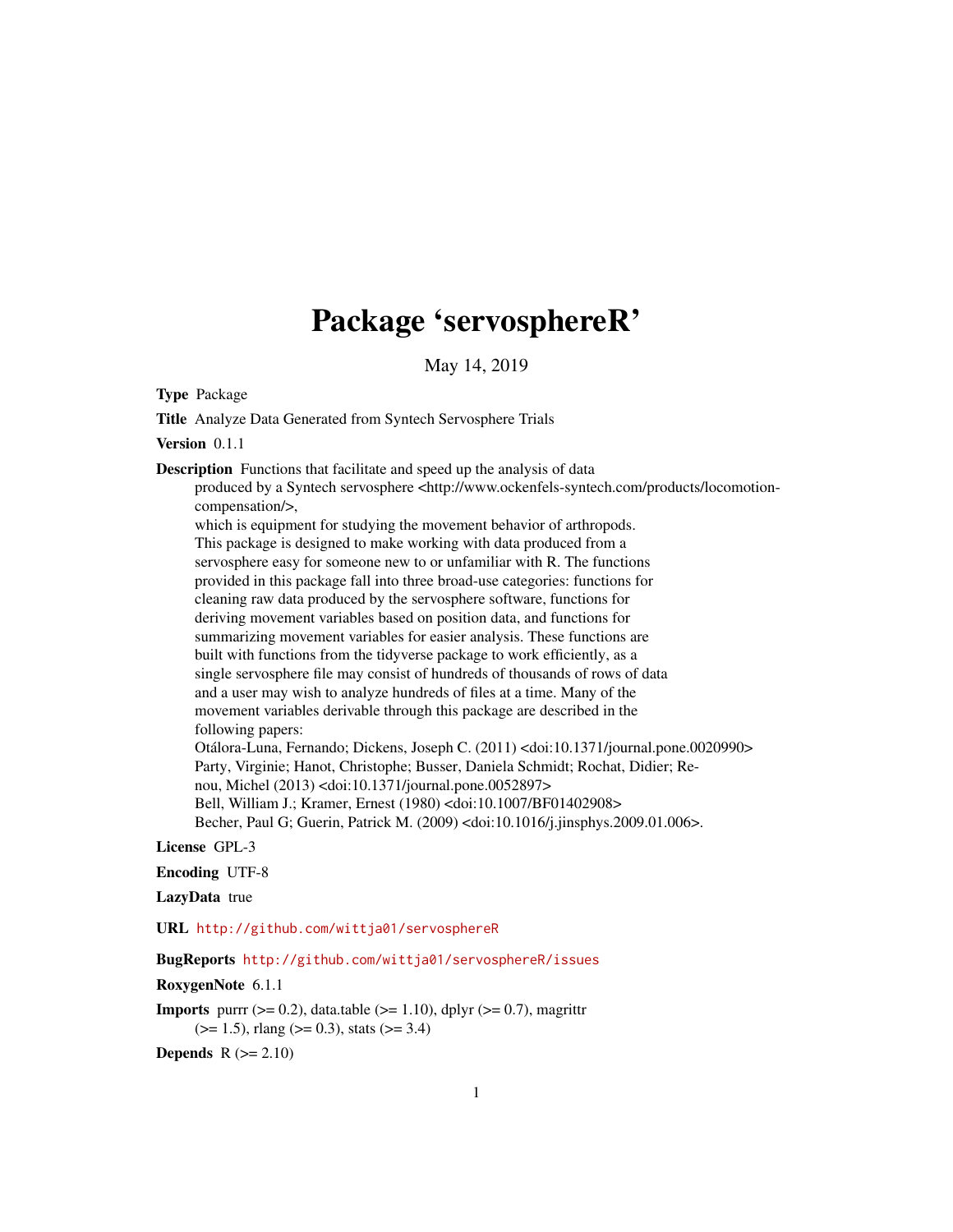<span id="page-1-0"></span>Suggests knitr, rmarkdown, testthat

VignetteBuilder knitr

NeedsCompilation no

Author Jacob T. Wittman [aut, cre], Brian H. Aukema [ctb]

Maintainer Jacob T. Wittman <wittja01@gmail.com>

Repository CRAN

Date/Publication 2019-05-14 19:10:02 UTC

## R topics documented:

|       | <sup>2</sup>   |
|-------|----------------|
|       | $\overline{4}$ |
|       | $\overline{4}$ |
|       | 5              |
|       | 6              |
|       | $\overline{7}$ |
|       | 8              |
|       |                |
|       |                |
|       |                |
|       |                |
|       |                |
|       |                |
|       |                |
|       |                |
|       |                |
|       |                |
|       |                |
|       |                |
| Index | 21             |

aggregateData *Aggregate data frames*

#### Description

Aggregate the data frames in a list to reduce noise in movement recordings

#### Usage

aggregateData(list, n)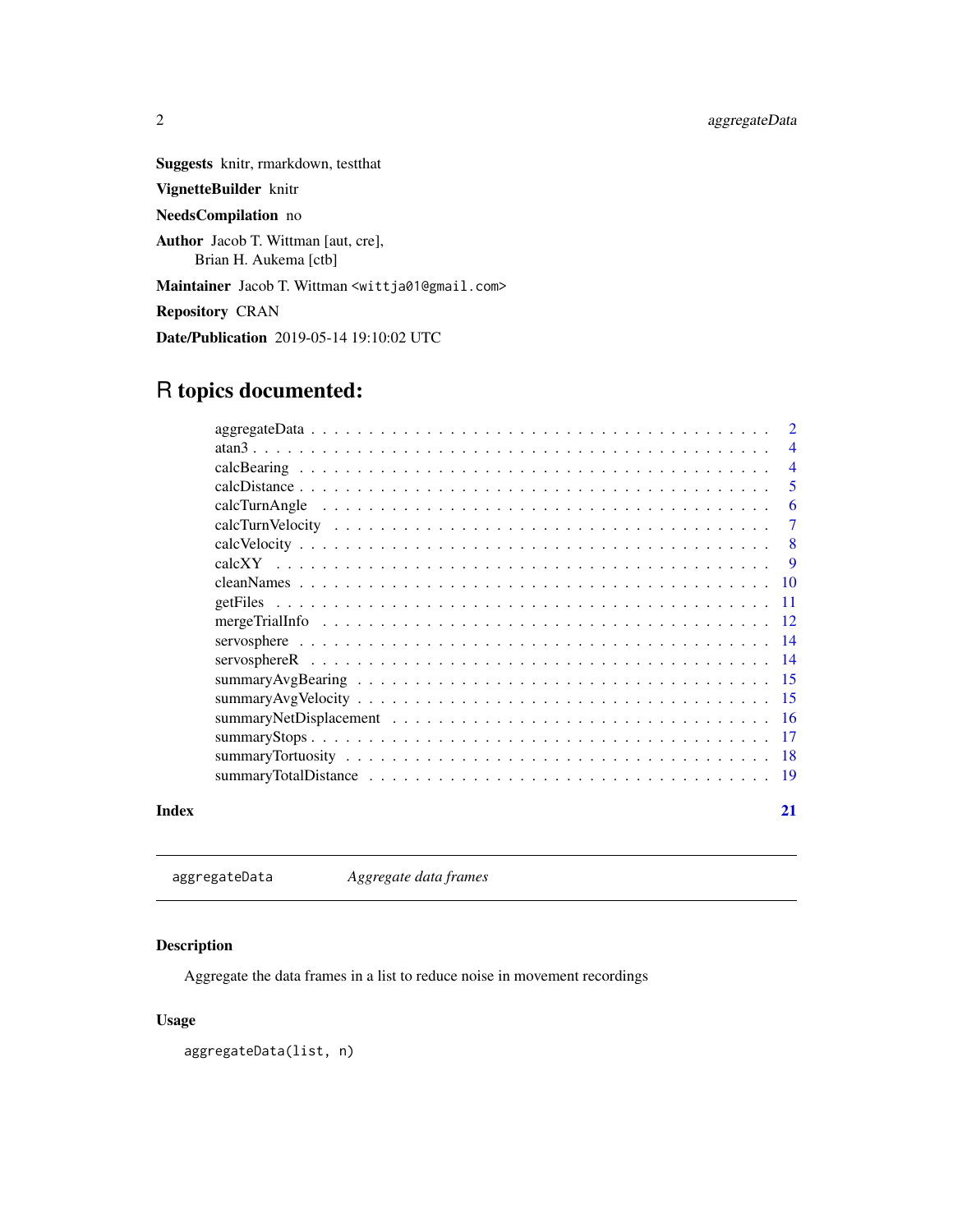#### aggregateData 3

#### Arguments

| list | A list of data frame objects.                     |
|------|---------------------------------------------------|
| n    | The number of consecutive rows to aggregate over. |

#### Details

This function requires that the change in time and change in position column names are "dT", "dx", and "dy", respectively.

Movement recording data generated by the servosphere software is quite noisy due to extraneous movements by the insect or side-to-side motion. Aggregating the data by aggregating rows reduces this noise. Aggregating also reduces the size of the data files, making future computing tasks faster.

To aggregate the data properly, we recommend watching recordings of the target organism moving on the servosphere and determine the length of time it takes the insect to move at least 50 percent of its body length. Use the time it takes the insect to move at least 50 percent of its body length as the minimum aggregation time. Longer periods may be necessary depending on the size and movement of the insect.

The resulting data frames will have an additional column named "length". The values in length should be approximately equal to the sum of dT from the n rows aggregated over, i.e. if each observation from the un-aggregated data is 10 ms and the user aggregates these observations to 1 second, the value of length should be approximately 1. Note that in aggregating the data frame, the stimulus column will also be aggregated The stimulus status value at the first row to be aggregated will become the value of the stimulus for the aggregated row.

#### Value

A list of aggregated data frames with an additional column, length, to check that the function worked.

#### Examples

```
# Aggregates every 5 rows in each data frame. Must be used after
# cleanNames()
servosphere <- list(data.frame(id = rep(1, 200),
                                stimulus = rep(c(0, 1), each = 100),
                                dT = sample(8:12, 200, replace = TRUE),dx = runif(200, 0, 5),
                                dy = runif(200, 0, 5),treatment = rep("a", 200),
                                date = rep("2032018", 200)),
                     data.frame(id = rep(2, 200),
                                stimulus = rep(c(0, 1), each = 100),
                                dT = sample(8:12, 200, replace = TRUE),dx = runif(200, 0, 5),dy = runif(200, 0, 5),
                                treatment = rep("b", 200),
                                date = rep("2032018", 200)))
servosphere <- aggregateData(servosphere, n = 5)
```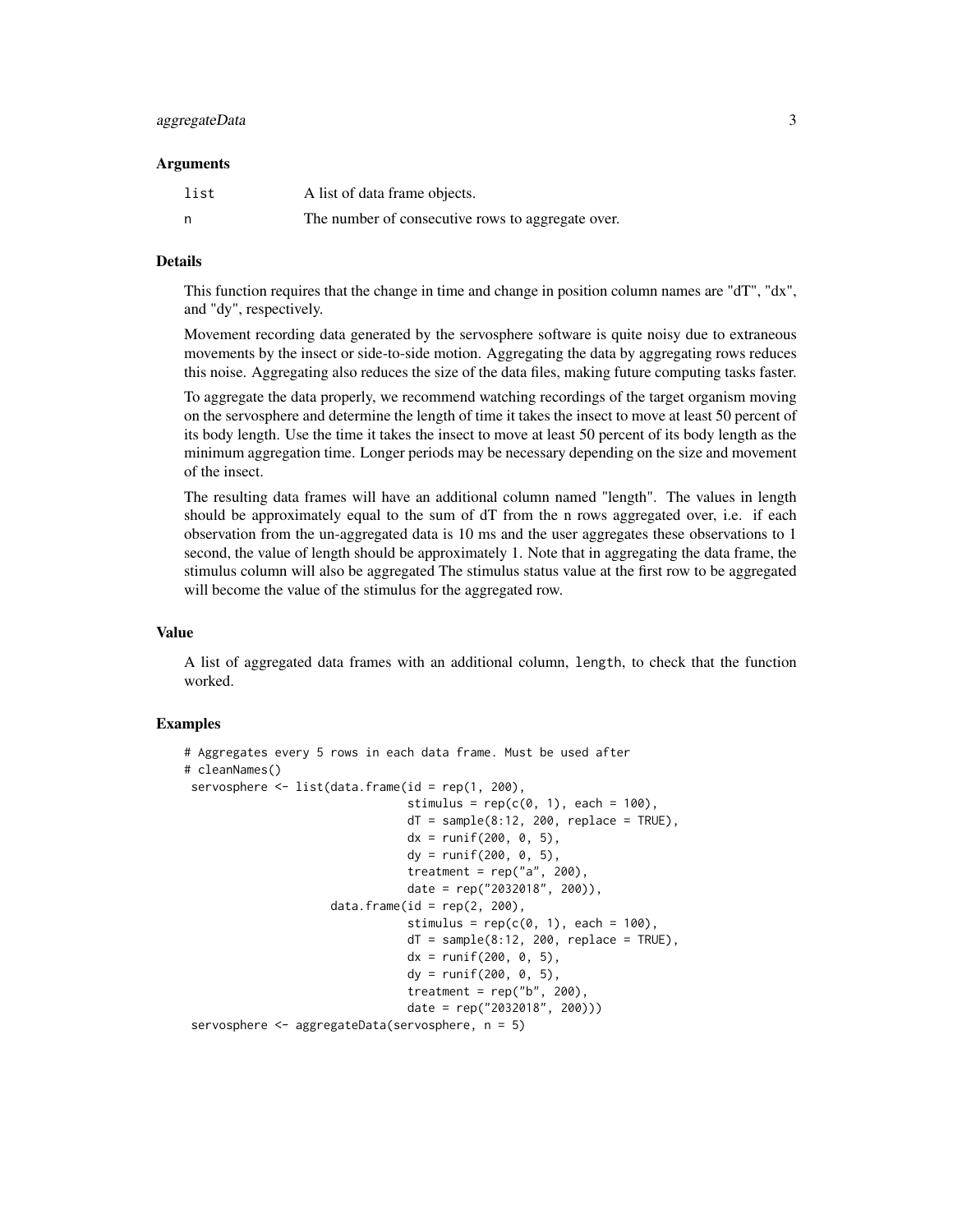#### <span id="page-3-0"></span>Description

Calculate the angle between a vector and y-axis, not the x-axis as in atan2

#### Usage

 $atan3(x, y)$ 

#### Arguments

| X | The x coordinate from the $(x, y)$ locations.                |
|---|--------------------------------------------------------------|
|   | The y coordinate from the $(x, y)$ location for an organism. |

#### Details

This is a helper function. It is called in another function but is otherwise not "outward facing".

This function calculates the angle between a vector and the y-axis. The base function atan2 calculates the angle between a vector and the x-axis, which is not desirable in this case.

If the data will be aggregated, it is recommended to aggregate the data before running this function.

| Calculate bearing<br>calcBearing |
|----------------------------------|
|----------------------------------|

### Description

Calculates the bearing (direction of movement) for each time step

#### Usage

```
calcBearing(list)
```
#### Arguments

list A list of data frames with separate columns for x and y coordinate values.

#### Details

This function requires that the data has been previously processed with the calcXY() function, providing (x, y) coordinates. Calculate the direction moved by the organism relative to the y axis between each time step in your data frames.

If the data will be aggregated, it is recommended to aggregate the data before running this function.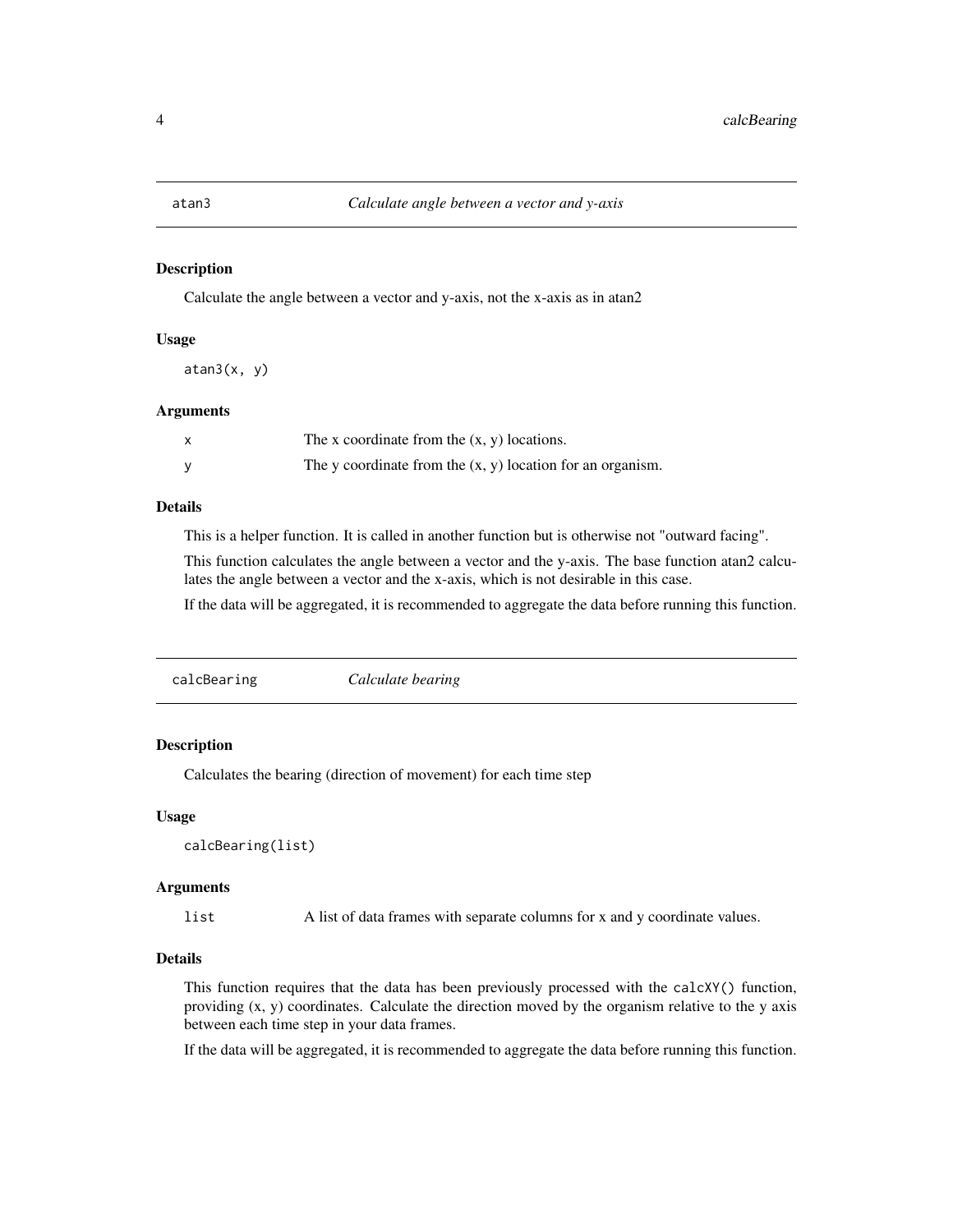#### <span id="page-4-0"></span>calcDistance 5

#### Value

A list of data frames with a column for the bearing of the organism at each time step.

#### Examples

```
# Provide a list of data frames with two columns for the (x, y) coordinates
```

```
servosphere \leq list(data.frame(id = rep(1, 200),
                                stimulus = rep(c(0, 1), each = 100),
                                dT = sample(8:12, 200, replace = TRUE),dx = runif(200, 0, 5),dy = runif(200, 0, 5),treatment = rep("a", 200),
                                date = rep("2032018", 200)),
                     data.frame(id = rep(2, 200),
                                stimulus = rep(c(\emptyset, 1), each = 100),
                                dT = sample(8:12, 200, replace = TRUE),dx = runif(200, 0, 5),dy = runif(200, 0, 5),
                                treatment = rep("b", 200),
                                date = rep("2032018", 200)))
servosphere <- calcXY(servosphere)
```
servosphere <- calcBearing(servosphere)

calcDistance *Calculate distance*

#### Description

Calculate distance moved between time steps

#### Usage

calcDistance(list)

#### Arguments

list A list of data frames, each of which has a column for dx and dy.

#### Details

Use the dx and dy columns in the servosphere data frames to calculate the distance moved between each time recording. If the data will be aggregated, it is recommended to aggregate the data before running this function.

#### Value

A list of data frames, each of which has a variable for the distance moved between each data recording.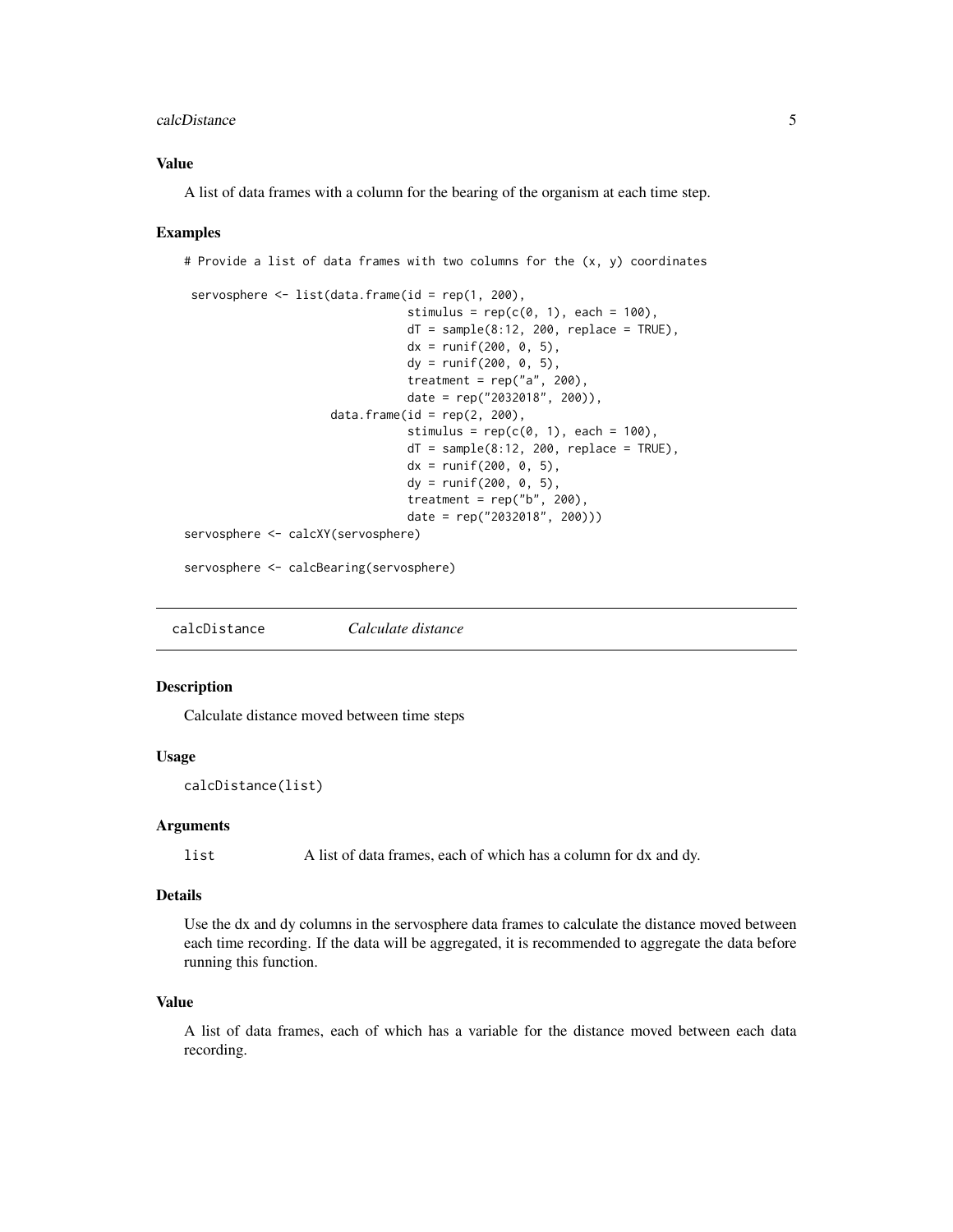#### Examples

```
servosphere \leq list(data.frame(id = rep(1, 200),
                                stimulus = rep(c(0, 1), each = 100),
                                dT = sample(8:12, 200, replace = TRUE),dx = runif(200, 0, 5),dy = runif(200, 0, 5),treatment = rep("a", 200),
                                date = rep("2032018", 200)),
                     data.frame(id = rep(2, 200),
                                stimulus = rep(c(\emptyset, 1), each = 100),
                                dT = sample(8:12, 200, replace = TRUE),dx = runif(200, 0, 5),dy = runif(200, 0, 5),treatment = rep("b", 200),
                                date = rep("2032018", 200)))
servosphere <- calcDistance(servosphere)
```
calcTurnAngle *Calculate turn angle*

#### Description

Calculate the turn angle between two successive moves

#### Usage

calcTurnAngle(list)

#### Arguments

list A list of data frames, where each data frame has a column for bearing.

#### Details

For this function to work, the data must have previously been processed with the calcBearing function.

This function calculates the turn angle between two successive movement vectors. If the organism has not moved for a period of time but begins moving again, the function calculates the turn angle between the last movement the organism made and its current move.

If the data will be aggregated, it is recommended to aggregate the data before running this function.

#### Value

A list of data frames that each contain a column for turn angle.

<span id="page-5-0"></span>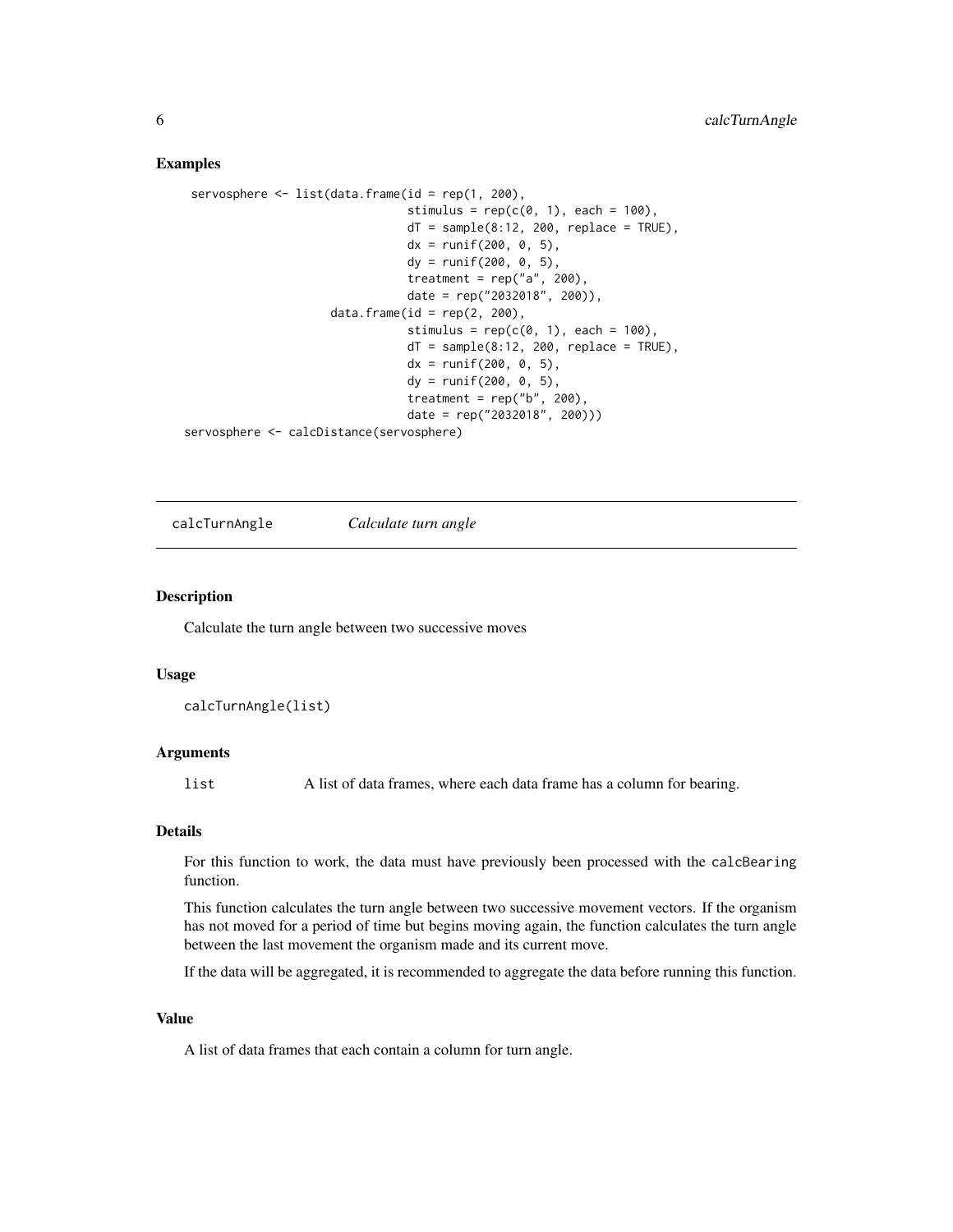#### <span id="page-6-0"></span>calcTurnVelocity 7

#### Examples

# Provide a data frame that includes a column with bearing data

```
servosphere <- list(data.frame(id = rep(1, 200),
                                stimulus = rep(c(0, 1), each = 100),
                                dT = sample(8:12, 200, replace = TRUE),dx = runif(200, 0, 5),dy = runif(200, 0, 5),treatment = rep("a", 200),
                                date = rep("2032018", 200)),
                     data.frame(id = rep(2, 200),
                                stimulus = rep(c(\emptyset, 1), each = 100),
                                dT = sample(8:12, 200, replace = TRUE),dx = runif(200, 0, 5),dy = runif(200, 0, 5),treatment = rep("b", 200),
                                date = rep("2032018", 200)))
servosphere <- calcXY(servosphere)
servosphere <- calcBearing(servosphere)
servosphere <- calcTurnAngle(servosphere)
```
calcTurnVelocity *Calculate turn velocity*

#### Description

Calculate the turning velocity in degrees per second between two moves

#### Usage

```
calcTurnVelocity(list)
```
#### Arguments

list A list of data frames, where each data frame has a column for turn angle.

#### Details

For this function to work, the data must have previously been processed with the calcTurnAngle function.

This function calculates the turning velocity between two consecutive moves. The units for turn velocity will be degrees per second.

If the data will be aggregated, it is recommended to aggregate the data before running this function.

#### Value

A list of data frames that each contain a column for turn velocity.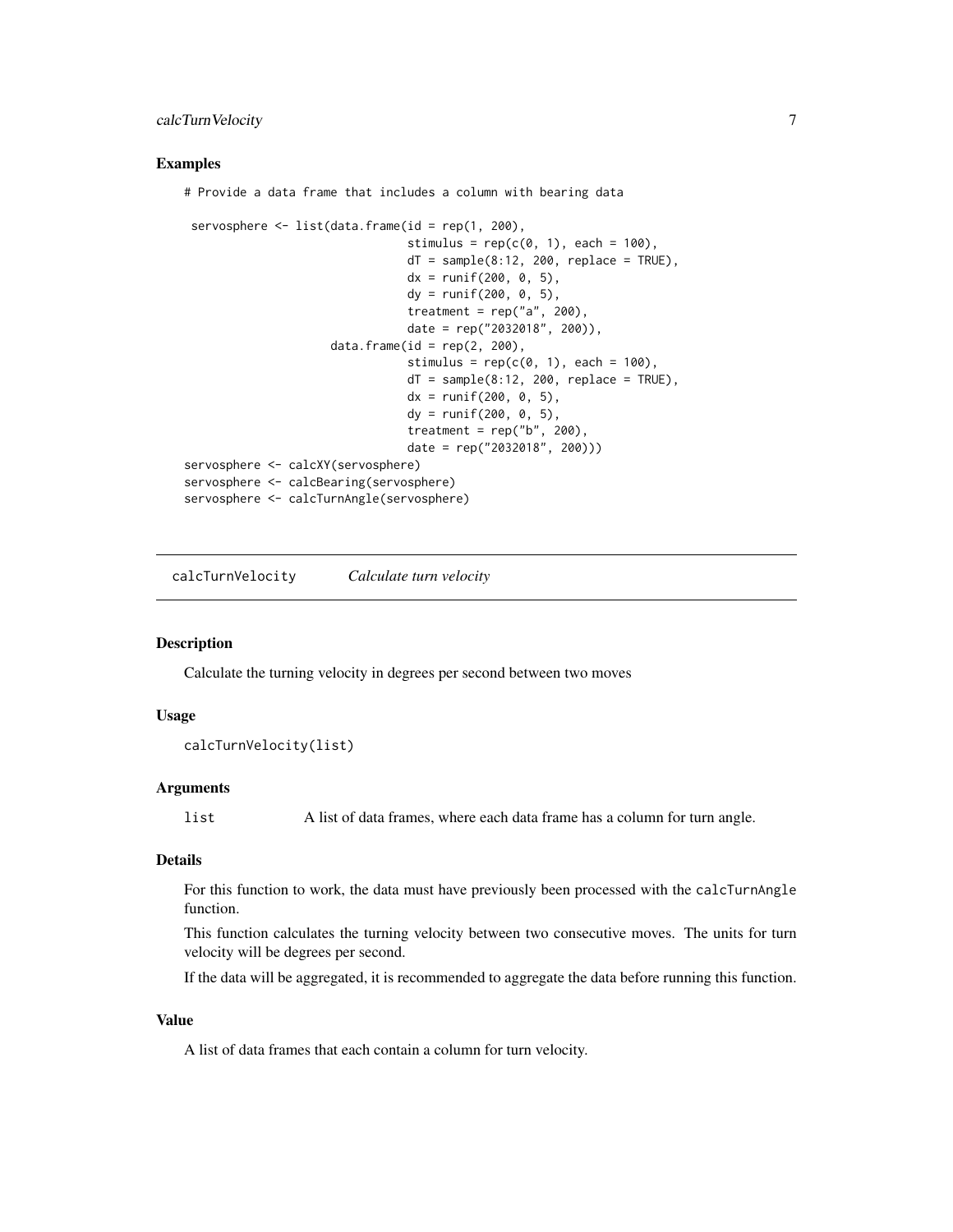#### Examples

# Provide data previously processed by the calcTurnAngle function

```
servosphere \leq list(data.frame(id = rep(1, 200),
                                stimulus = rep(c(0, 1), each = 100),
                                dT = sample(8:12, 200, replace = TRUE),dx = runif(200, 0, 5),dy = runif(200, 0, 5),
                                treatment = rep("a", 200),
                                date = rep("2032018", 200)),
                     data.frame(id = rep(2, 200),
                                stimulus = rep(c(0, 1), each = 100),
                                dT = sample(8:12, 200, replace = TRUE),dx = runif(200, 0, 5),
                                dy = runif(200, 0, 5),treatment = rep("b", 200),
                                date = rep("2032018", 200)))
servosphere <- calcXY(servosphere)
servosphere <- calcBearing(servosphere)
servosphere <- calcTurnAngle(servosphere)
servosphere <- calcTurnVelocity(servosphere)
```
calcVelocity *Calculate velocity*

#### Description

Calculate the average velocity between two location recordings

#### Usage

calcVelocity(list)

#### Arguments

list A list of data frames, where each data frame has a column for dT, dx, and dy.

#### Details

This function calculates the velocity of the organism on the servosphere between two location recordings. The units for velocity will be distance per second, where distance is the units of distance used by the software in recording the movement of the organism. For example, if the software recorded distance in centimeters, the units for velocity will be centimeters per second.

If the data will be aggregated, it is recommended to aggregate the data before running this function.

#### Value

A list of data frames that each contain a column for velocity.

<span id="page-7-0"></span>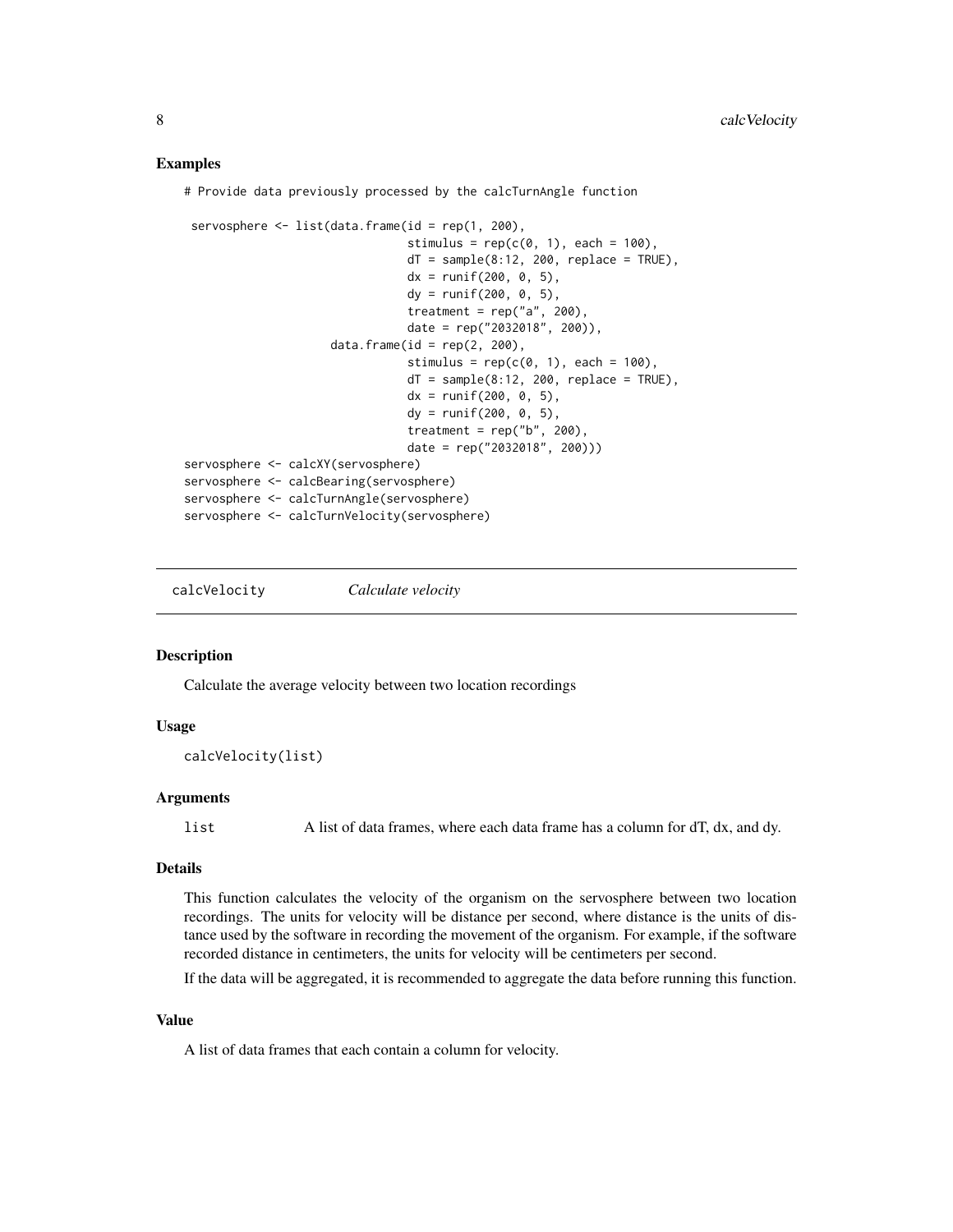#### <span id="page-8-0"></span> $\alpha$  and  $\alpha$  9

#### Examples

```
servosphere <- list(data.frame(id = rep(1, 200),
                               stimulus = rep(c(0, 1), each = 100),
                               dT = sample(8:12, 200, replace = TRUE),dx = runif(200, 0, 5),dy = runif(200, 0, 5),
                               treatment = rep("a", 200),
                               date = rep("2032018", 200)),
                    data.frame(id = rep(2, 200),
                               stimulus = rep(c(0, 1), each = 100),
                               dT = sample(8:12, 200, replace = TRUE),dx = runif(200, 0, 5),dy = runif(200, 0, 5),
                               treatment = rep("b", 200),
                               date = rep("2032018", 200)))
```
servosphere <- calcVelocity(servosphere)

calcXY *Calculate (x, y) coordinates*

#### Description

Calculates (x,y) coordinates from dx and dy values

#### Usage

calcXY(list)

#### Arguments

list A list of data frame objects with columns dx and dy.

#### Details

Use the dx and dy columns in the servosphere data frames to calculate the  $(x, y)$  coordinate for each position recording. If the data will be aggregated, it is recommended to aggregate the data before running this function.

#### Value

Converts  $dx$  and  $dy$  values to  $(x, y)$  coordinates.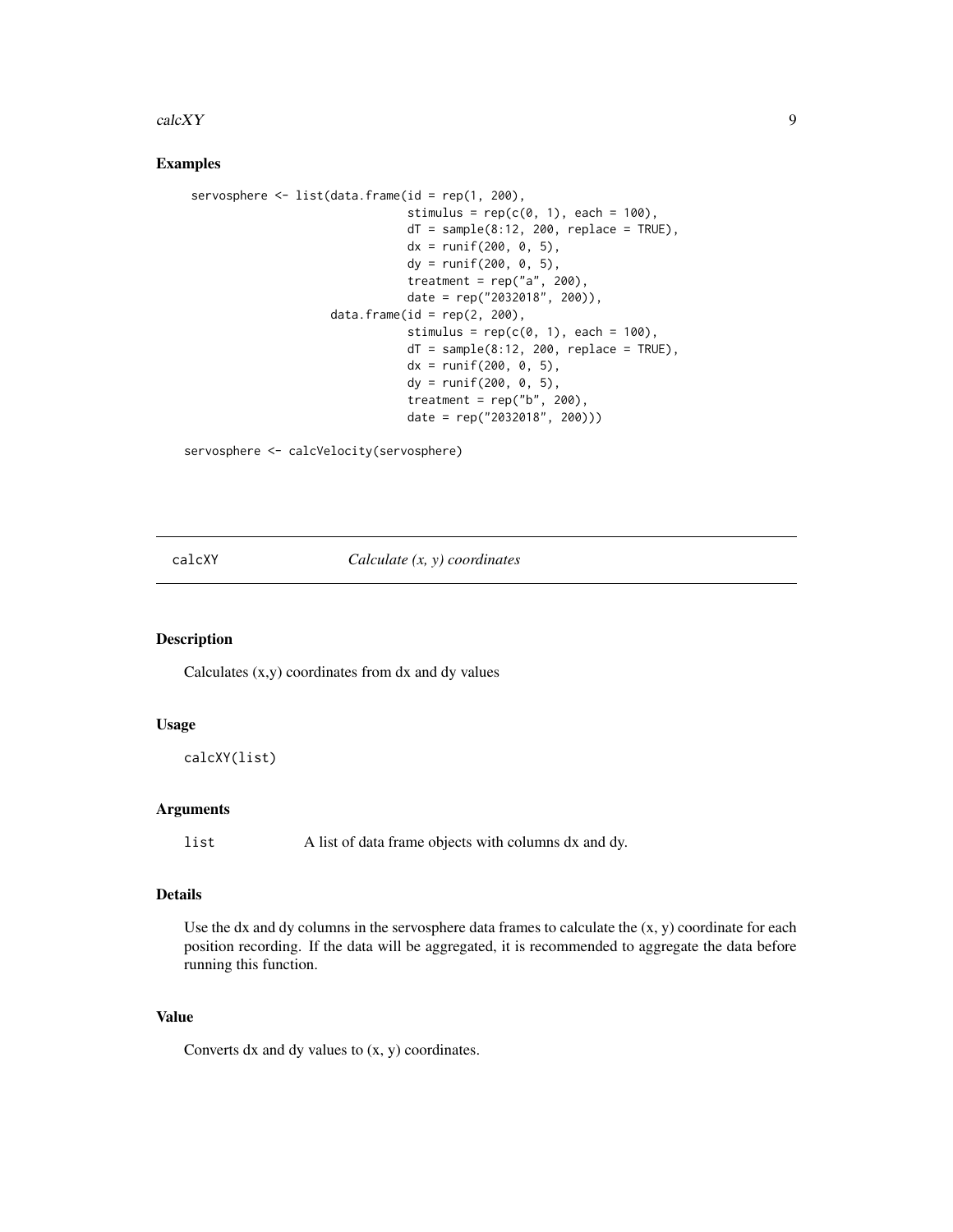#### Examples

```
servosphere <- list(data.frame(id = rep(1, 200),
                                 stimulus = rep(c(\emptyset, 1), each = 100),
                                 dT = sample(8:12, 200, replace = TRUE),dx = runif(200, 0, 5),
                                 dy = runif(200, 0, 5),
                                 treatment = rep("a", 200),
                                 date = rep("2032018", 200)),
                     data.frame(id = rep(2, 200),
                                 stimulus = rep(c(\emptyset, 1), each = 100),
                                 dT = sample(8:12, 200, replace = TRUE),dx = runif(200, 0, 5),dy = runif(200, 0, 5),
                                 treatment = rep("b", 200),
                                 date = rep("2032018", 200)))
servosphere <- calcXY(servosphere)
```
cleanNames *Set column names for list of data frames*

#### Description

Take a list of data frames and change the column names

#### Usage

cleanNames(list, colnames)

#### Arguments

| list     | A list of data frame objects.                          |
|----------|--------------------------------------------------------|
| colnames | A vector of strings holding the names for the columns. |

#### Details

Once a list of data frames is generated with the getFiles function, use this function to set up the column names for all the data frames in the list.

Other functions in this package require that the change in time and position columns are named "dT", "dx", and "dy", respectively.

#### Value

Returns the list of data frames provided with the column names modified based on the provided vector colnames.

#### Examples

```
colnames <- c("stimulus", "dT", "dx", "dy")
servosphere <- cleanNames(servosphere, colnames)
```
<span id="page-9-0"></span>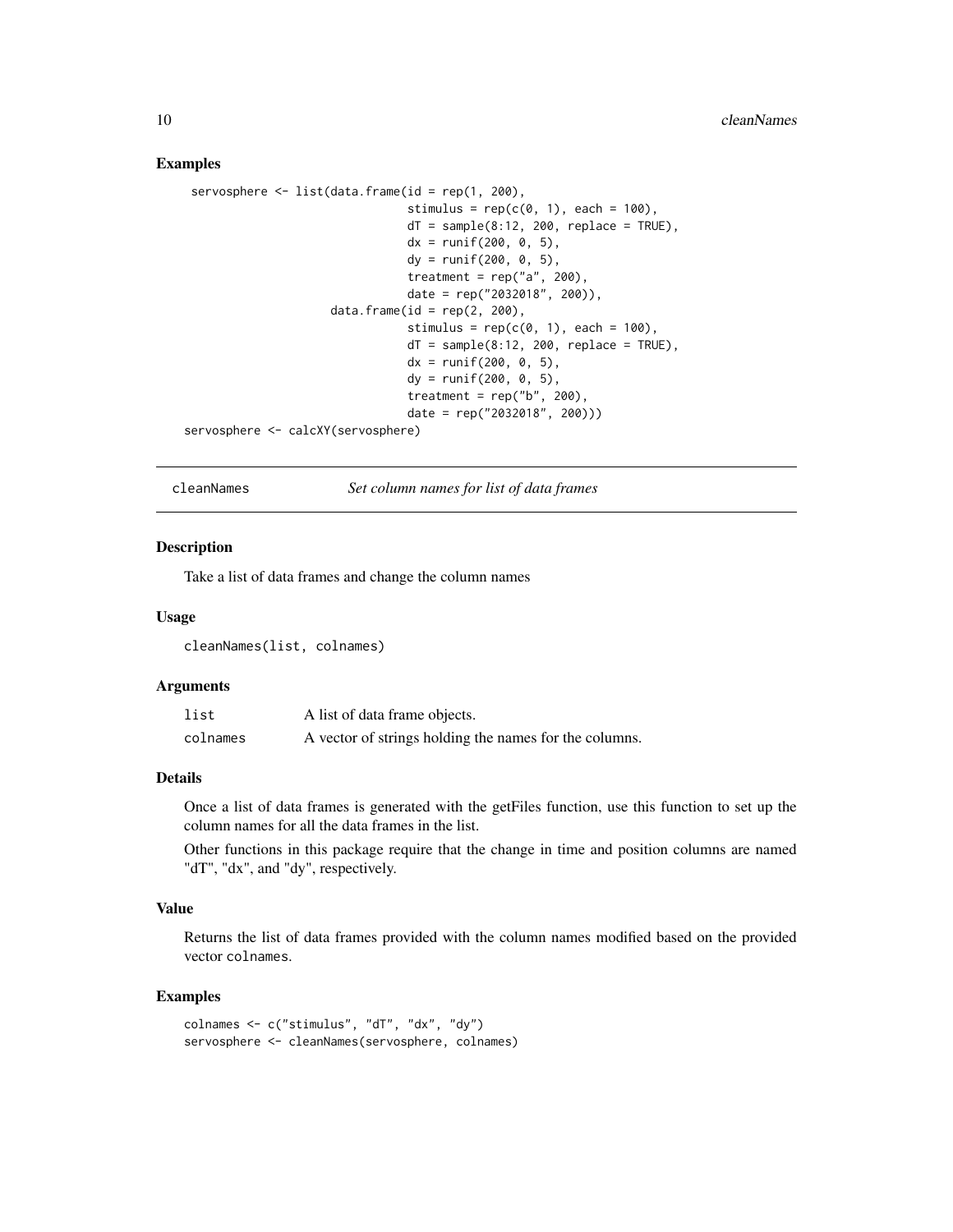<span id="page-10-0"></span>

#### Description

Import all the .csv files in a single directory and convert them to a list of data frames

#### Usage

getFiles(path, pattern, full.names = TRUE)

#### **Arguments**

| path       | A string for the file path.                                      |
|------------|------------------------------------------------------------------|
| pattern    | A string with a unique pattern to look for in file names.        |
| full.names | Return the full file path when TRUE or the file name when FALSE. |

#### Details

When using the servosphere, each trial produces a .csv file that contains the data from that trial. This data should include a column for time (dT), position (dX, dY), and the stimulus. All the data files the user wishes to analyze should be in the same directory. They should also have a common naming convention to facilitate the identification of these files (i.e. "x\_servosphere.csv", where x might be the date the trial was run or the unique trial ID).

Other functions in this package require that all the .csv files from the servosphere that the user wishes to analyze are contained in a list, where each item in the list is a data.table created from each .csv file.

This function makes use of the data.table package to read in the .csv files, as it is currently the fastest way to bring in such files. This function is noticeably slower when alternative csv reading functions are used and when the number of .csv files is large.

#### Value

A list where each item is a data.table

#### Examples

```
servosphere <- getFiles("./extdata/", pattern = "_servosphere.csv")
```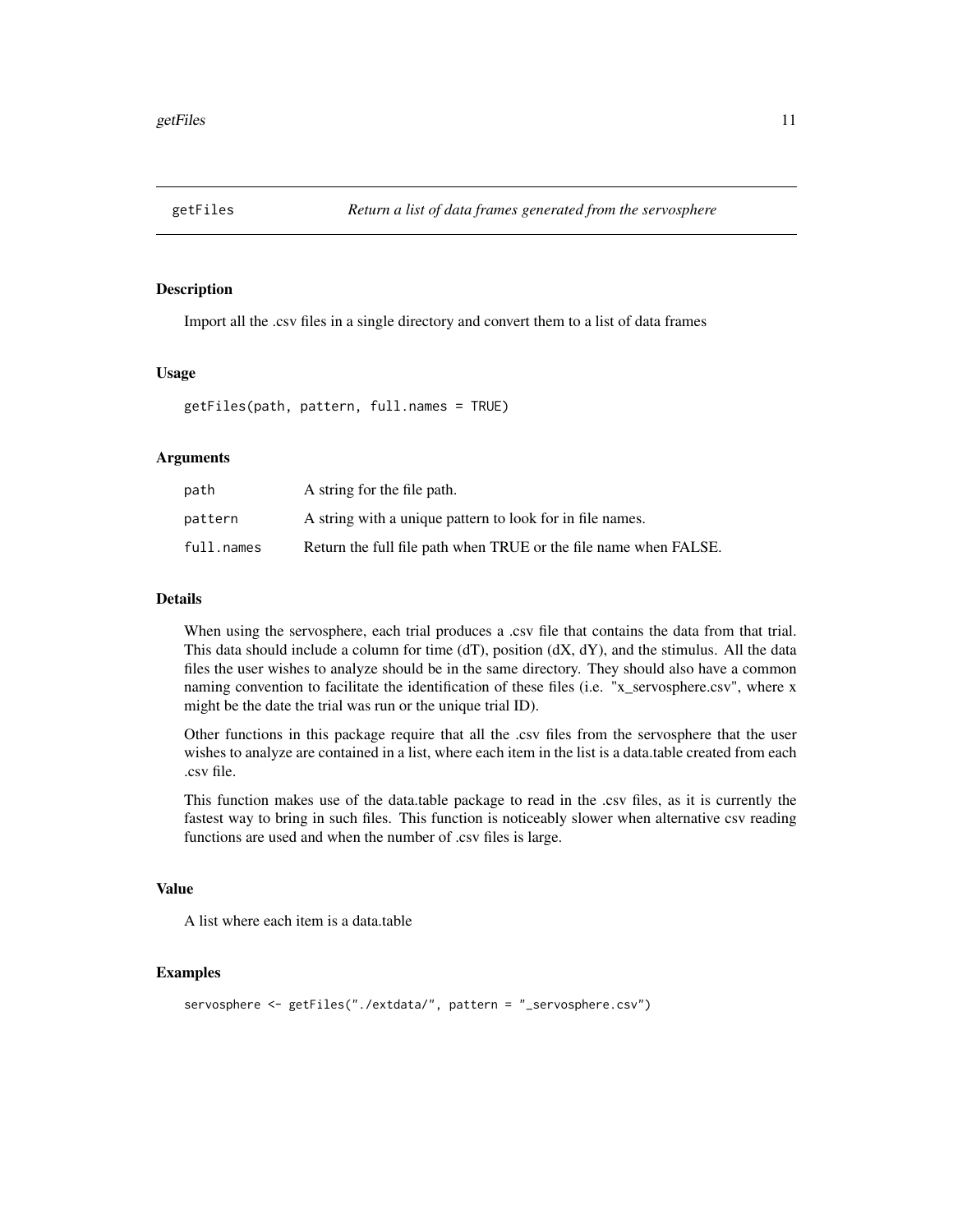<span id="page-11-0"></span>

#### Description

This function merges trial id information with the servosphere data.

#### Usage

```
mergeTrialInfo(list, trial.data, col.names, stimulus.keep,
  stimulus.split = FALSE)
```
#### Arguments

| list          | The list of servosphere output data.                                                                                                                                                                                                                                   |
|---------------|------------------------------------------------------------------------------------------------------------------------------------------------------------------------------------------------------------------------------------------------------------------------|
| trial.data    | The data frame containing your trial id information. This must contain an iden-<br>tifier column titled 'id' and if the data are to be split by stimuli, an additional<br>identifier column 'id_stim'. See the description for more details.                           |
| col.names     | A string vector containing the names of the columns you want to transfer to your<br>servosphere output data. The trial data data frame may have columns not needed<br>for the analysis, so the function asks the user to be explicit about which columns<br>to retain. |
| stimulus.keep | An integer vector containing the stimuli numbers to retained in the data and split<br>the data frames by. Omitted stimuli values will be discarded.                                                                                                                    |
|               | stimulus split A logical value indicating whether the data frames should be split by stimulus.<br>Defaults to 'FALSE'. If 'TRUE', be sure to include a 'id_stim' column to give<br>each trial/stimulus combination a unique ID.                                        |

#### Details

Users of the servosphere will need a separate data frame with trial id information in a column titled id. This should contain a unique identifier and any other relevant experimental information, such as treatments applied, date, time of day, etc. Make sure the rows in your trial id data frame are ordered in the same order as the list of data frames of your servosphere output.

Researchers may wish to compare data before and after some stimulus has been applied and this function allows the user to split their data into separate data frames based on different values of the stimulus variable to facilitate these comparison. If the data frames should be split by stimulus, the trial record data frame should contain a column id\_stim that lists the id number of the trial, followed by an underscore, followed by each value of the stimulus variable retained. If the data should be split by stimulus, the rows of the trial id data frame should be ordered first by id in the same order as their data is stored within the list. Once ordered by id the trial data data frame should be further ordered within an id by stimulus (i.e. id\_stim 1\_1 should come before id\_stim 1\_2).

Data recorded during a particular stimuli may also be discarded if it is not required for analysis. For example, recordings may begin with a five minute adjustment period and the data associated with that period may not be used for analysis. The stimulus recorded by the software during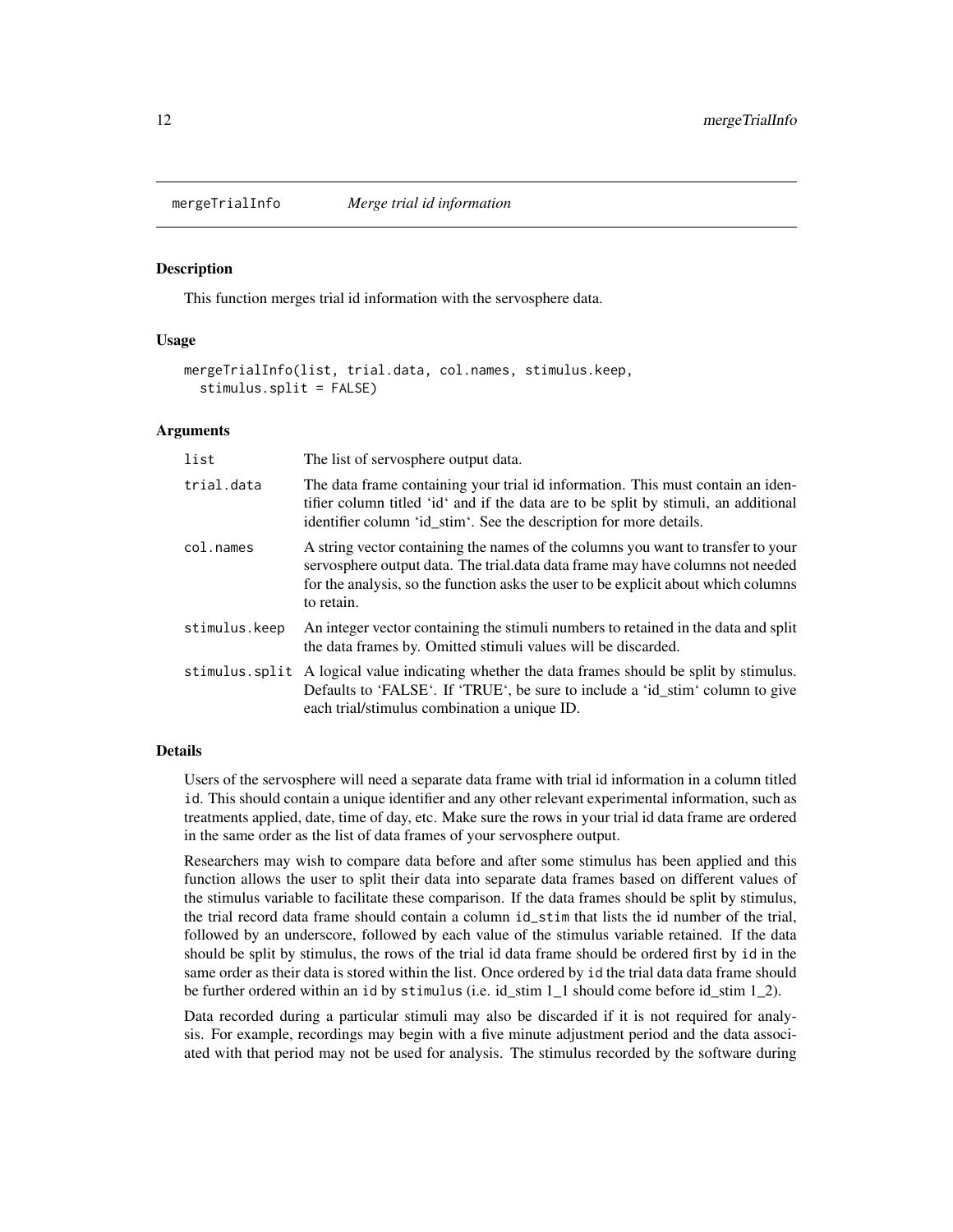#### mergeTrialInfo 13

that five minute adjustment period can be discarded by omitting that stimulus number from the stimulus.keep argument.

This function will also append an item to your list of data frames that contains the relevant column names to be retained in future manipulations of the data.

#### Value

Returns the list of data frames provided which have been merged with additional relevant trial information.

#### Examples

trial\_id\_split,

```
servosphere \leq list(data.frame(id = rep(1, 200),
                                stimulus = rep(c(0, 1), each = 100),
                                dT = sample(8:12, 200, replace = TRUE),dx = runif(200, 0, 5),
                                dy = runif(200, 0, 5),
                                treatment = rep("a", 200),
                                date = rep("2032018", 200)),
                     data.frame(id = rep(2, 200),
                                stimulus = rep(c(\emptyset, 1), each = 100),
                                dT = sample(8:12, 200, replace = TRUE),dx = runif(200, 0, 5),
                                dy = runif(200, 0, 5),treatment = rep("b", 200)date = rep("2032018", 200)))
 trial_record \leq data.frame(id = c(1, 2),
                            treatment = c("a", "b"),
                            date = c("2032018", "2042018"),
                            time = c("13:30", "07:30")trial_id_split \leq data.frame(id = c(1, 2, 1, 2),
                              stimulus = c(1, 1, 2, 2),
                              treatment = c("a", "b", "a", "b"),
                              date = rep(c("2032018", "2042018"), times = 2),
                              time = rep(c("13:30", "07:30"), times = 2),id\_stim = c("1_1", "2_1", "1_2", "2_2"))# Merge the columns id, treatment, and date from the trial_record data frame
# with all the data frames in our list servosphere.
merged_servosphere <- mergeTrialInfo(servosphere,
   trial_record,
   col.name = c("id", "treatment"),stimulus.keep = c(0, 1))
# Repeat of the merger above without retaining the id column while
# also splitting the data provided into separate data frames based on the
# different stimuli recorded, keeping only data associated with stimuli 1 and
# 2. Splitting based on stimulus requires a column in the trial.data data
# frame titled id_stim.
merged_servosphere <- mergeTrialInfo(servosphere,
```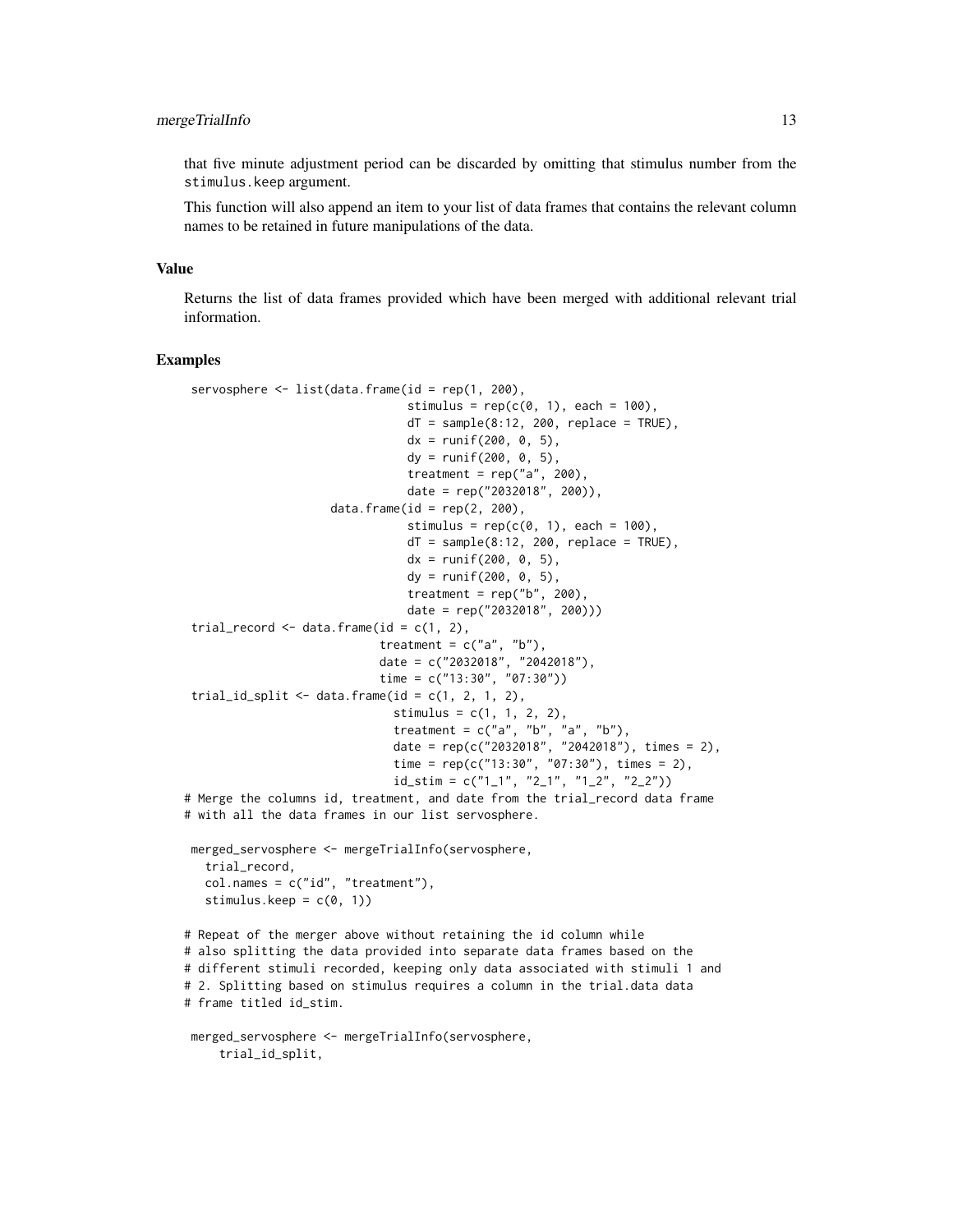```
col.name = c("id", "treatment"),stimulus.split = TRUE,
stimulus.keep = c(0, 1))
```
servosphere *Example servosphere data*

#### Description

A list containing two data frames of example data output from the software used with a servosphere.This data has not been cleaned in anyway.

#### Usage

servosphere

#### Format

A list of two data frames:

X.cState stimulus designator

dT..ms. Change in time, in miliseconds

dx..cm. Distance moved in X direction during dT, in centimeters

dY..cm. Distance moved in Y direction during dT, in centimeters

servosphereR *servosphereR: A package to facilitate cleaning and analyzing data produced by a servosphere.*

#### Description

A servosphere, or locomotory compensator, is a device that can be used to study the movement of insects or other small critters. A servosphere consists of a ball that rests on top of motors. A camera pointed at the top of the sphere watches the insect as it moves and reports position changes to the motors. As the insect moves, the motors rotate to keep the insect positioned at the top of the sphere.

<span id="page-13-0"></span>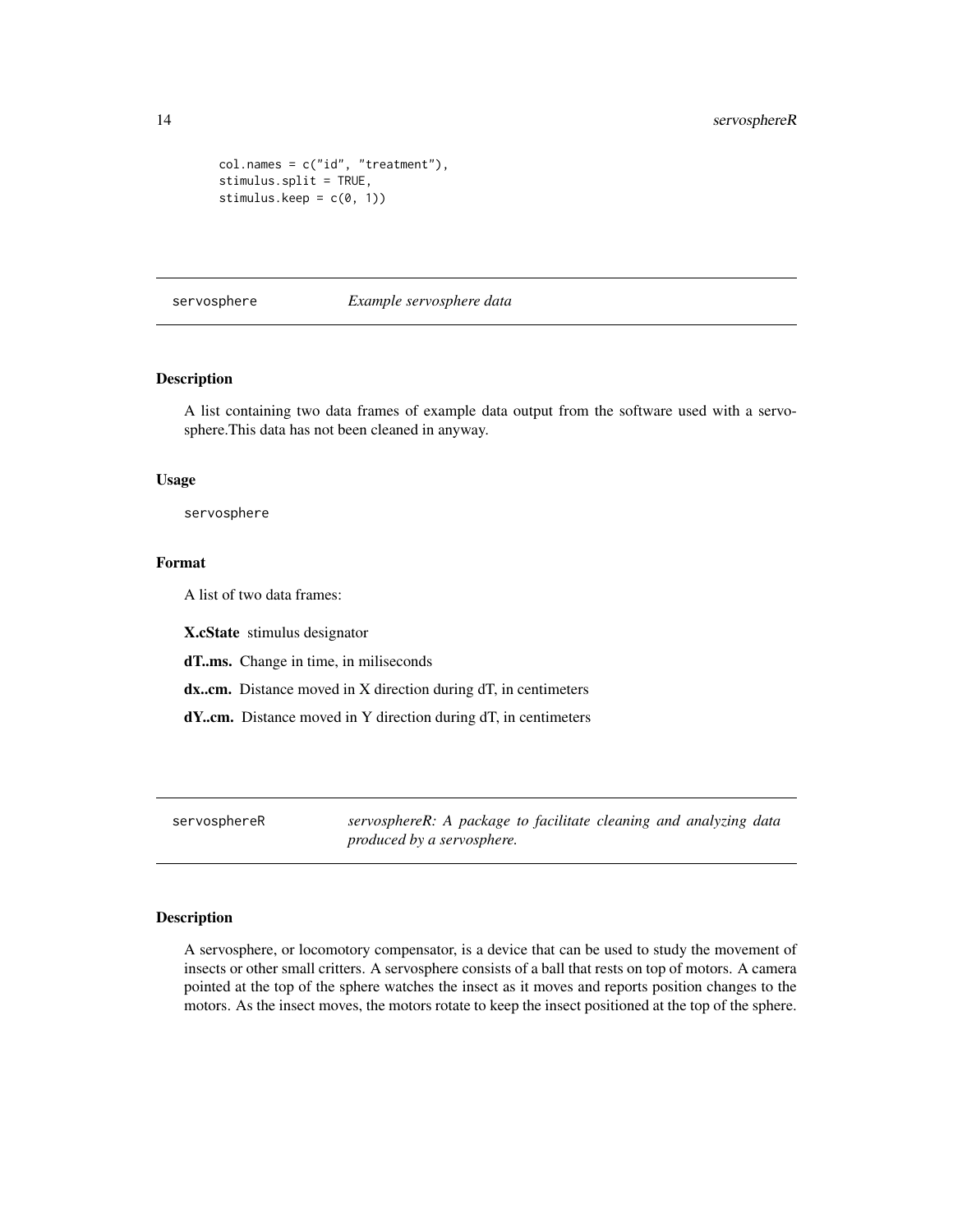<span id="page-14-0"></span>summaryAvgBearing *Calculate average bearing*

#### Description

Calculate the average bearing, or direction of movement, for a movement path.

#### Usage

```
summaryAvgBearing(list, summary.df = NA)
```
### Arguments

| list       | A list of data frames, each of which has a column for bearing.           |
|------------|--------------------------------------------------------------------------|
| summary.df | The summary data frame containing a column recording the bearing of each |
|            | recorded movement.                                                       |

#### Details

The bearing is the direction of movement and and falls between 0 and 360. Outdoors degree measures of 0/360 will typically correspond to due north. For servosphere data, 0/360 will correspond to the movement in the direction of the positive y-axis.

#### Value

A list of two named vectors. The first named vector contains the average bearing calculated for each movement path. The second named vector contains the rho, a measure of concentration for the average bearing.

summaryAvgVelocity *Calculate average velocity*

#### Description

Calculate the average velocity for a movement path.

#### Usage

```
summaryAvgVelocity(list, summary.df = NA)
```
#### **Arguments**

| list       | A list of data frames, each of which has a column for velocity.                 |
|------------|---------------------------------------------------------------------------------|
| summary.df | The data frame object within which you are storing path summary variables. The  |
|            | default is NA if you do not currently have a summary data frame object started. |
|            | When set to NA the function will create a new summary data frame. When an       |
|            | object is provided, the function will merge the summary data frame with the new |
|            | data.                                                                           |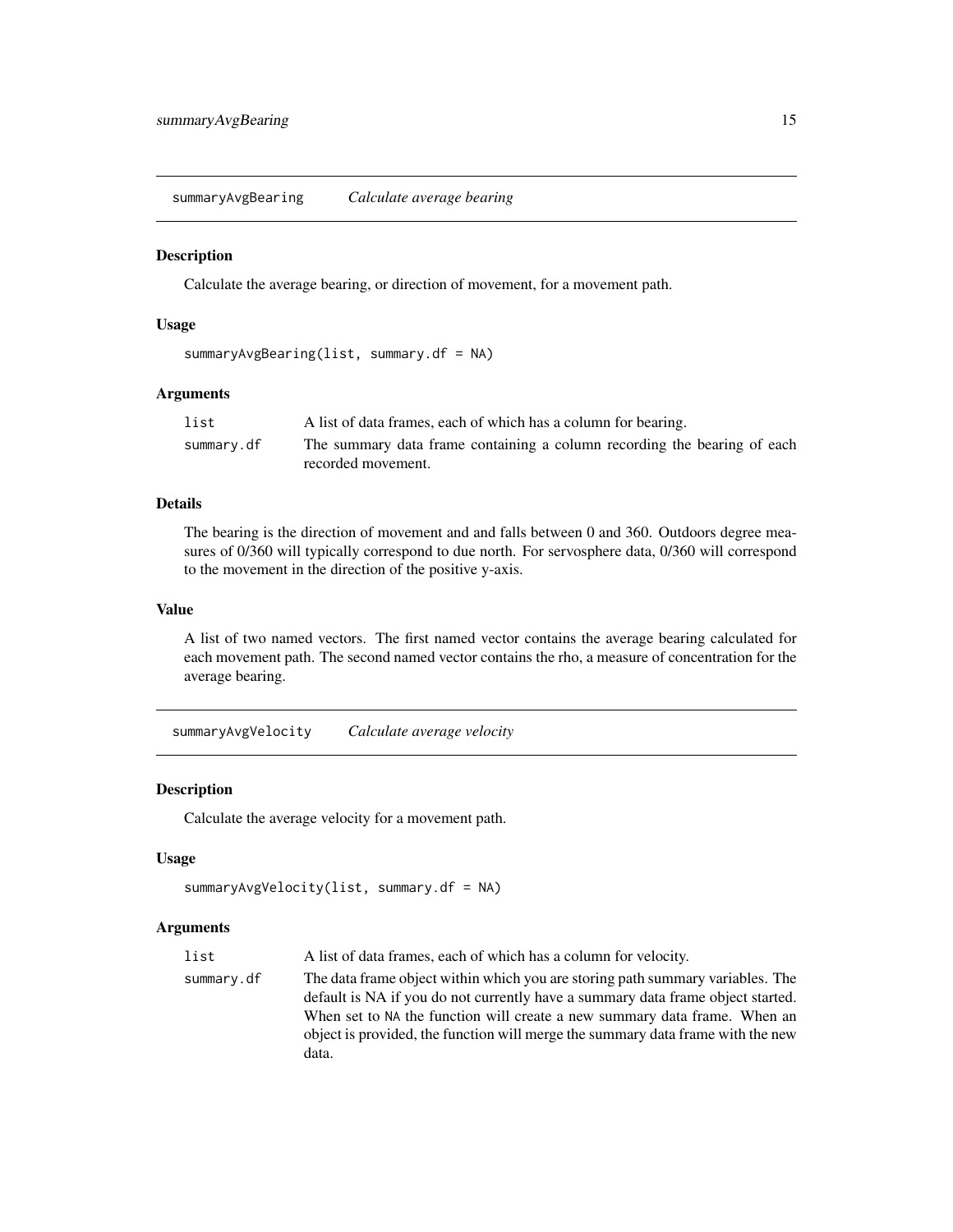#### <span id="page-15-0"></span>Details

Calculate the average velocity for a movement path. The units on velocity are equal to the distance units used to record the data per second.

#### Value

The inputed summary data frame or a new data frame if summary.df is NA

# If a summary data frame has not been started

#### Examples

servosphere <- list(data.frame(id = rep(1, 200), stimulus =  $rep(c(\emptyset, 1), each = 100)$ ,  $dT = sample(8:12, 200, replace = TRUE),$  $dx = runif(200, 0, 5)$ , dy = runif(200, 0, 5), treatment =  $rep("a", 200)$ date = rep("2032018", 200)),  $data.f$ rame $(id = rep(2, 200),$ stimulus =  $rep(c(0, 1), each = 100)$ ,  $dT = sample(8:12, 200, replace = TRUE),$  $dx = runif(200, 0, 5),$  $dy = runif(200, 0, 5),$ treatment =  $rep("b", 200)$ , date = rep("2032018", 200))) servosphere <- calcVelocity(servosphere) summary\_df <- summaryAvgVelocity(servosphere, summary.df = NA) # If a summary data frame has been started summary\_df  $\leq$  data.frame(id = c(1, 2), treatment =  $c("a", "b")$ , date = c("2032018", "2042018"), stimulus =  $c(\emptyset, \emptyset)$ summary\_df <- summaryAvgVelocity(servosphere, summary.df = summary\_df)

summaryNetDisplacement

*Calculate net displacement*

#### **Description**

Calculate the net displacement for a path taken by an organism

#### Usage

```
summaryNetDisplacement(list, summary.df = NA)
```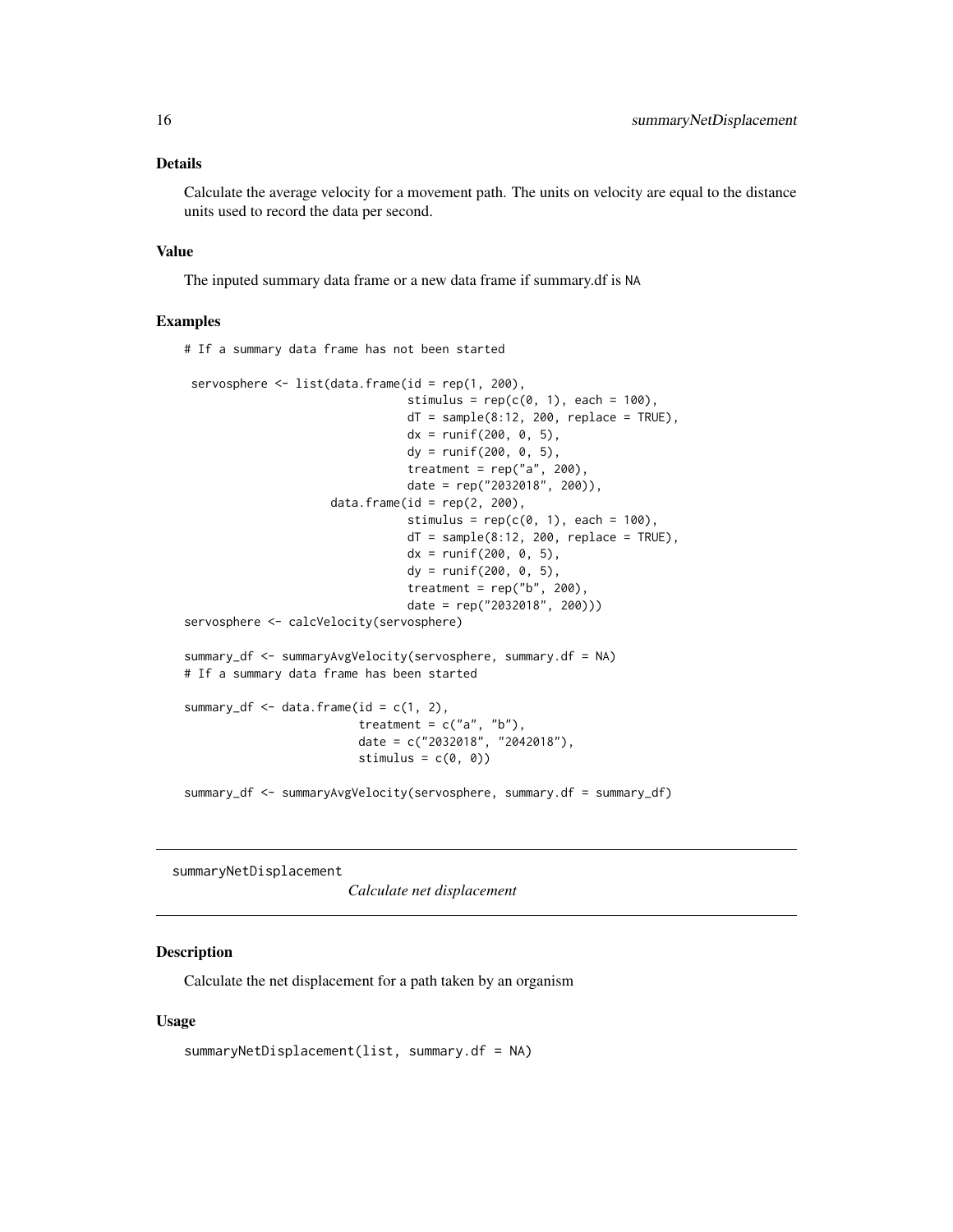#### <span id="page-16-0"></span>summaryStops 17

#### Arguments

| list       | A list of data frames, each of which has a column representing dx and dy.                                                                                                                                                                                                                                                                  |
|------------|--------------------------------------------------------------------------------------------------------------------------------------------------------------------------------------------------------------------------------------------------------------------------------------------------------------------------------------------|
| summary.df | The data frame object within which you are storing path summary variables.<br>The default is NA if you do not currently have a summary data frame object<br>started. When set to NA the function will create a new summary data frame.<br>When an object is provided, the function will merge the summary data frame<br>with the new data. |

### Details

Net displacement is the distance between the start of a path and the end of a path. This function calculates the net displacement for a path recorded from the servosphere.

#### Value

A named vector of numbers where each number corresponds to the net displacement of a movement path. The numbers are ordered and named as they are in the data frames list.

summaryStops *Summarize the number and length of stops*

#### Description

Caulculate how many times an insect stopped walking during its recorded movement and the average length of those stops.

#### Usage

summaryStops(list, summary.df = NA, stop.threshold = 0)

#### Arguments

| list       | A list of data frames, each of which must have a column recording the velocity<br>variable.                                                                                                                                                                                                                                                |
|------------|--------------------------------------------------------------------------------------------------------------------------------------------------------------------------------------------------------------------------------------------------------------------------------------------------------------------------------------------|
| summary.df | The data frame object within which you are storing path summary variables. The<br>default is NA if you do not currently have a summary data frame object started.<br>When set to NA the function will create a new summary data frame. When an<br>object is provided, the function will merge the summary data frame with the new<br>data. |
|            | stop threshold The velocity below which the insect is considered to be stopped. The default is<br>0, but should be adjusted based on observations of the insect and the recording<br>equipment.                                                                                                                                            |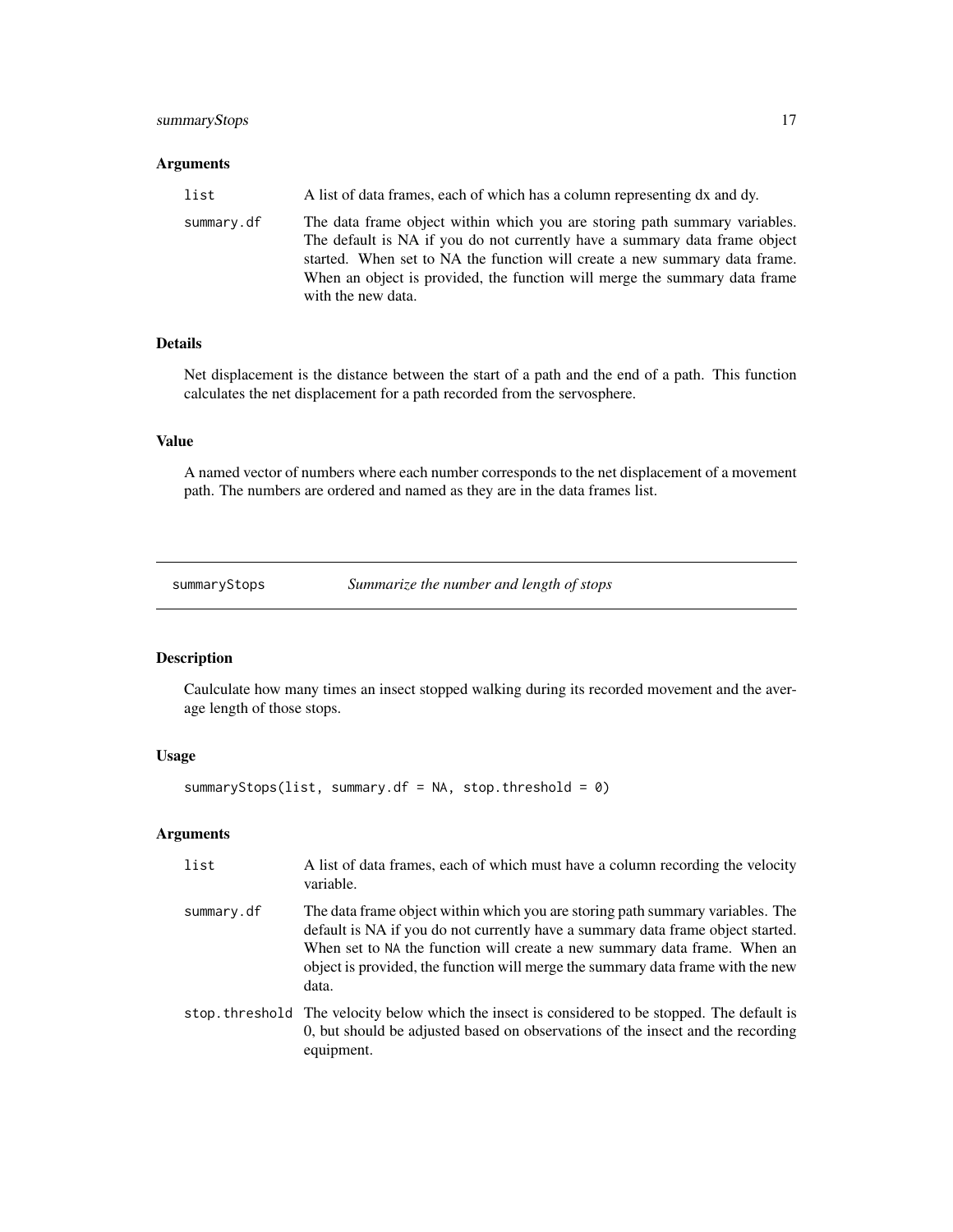### <span id="page-17-0"></span>Details

This function evaluates a path for the total number of stops made during the recording, as well as the average length of those stops. The function requires the user to provide a movement threshold, below which the insect is considered to be stopped. The servosphere may record small movements of insect appendages or side to side motion as movement but typically this will be much slower than actual movement. Estimates of this threshold speed can be obtained by comparing recordings of the data to videos of the actual movement or in person observation.

summaryTortuosity *Calculate tortuosity*

#### **Description**

Calculate the tortuosity, or straightness, of a movement path

#### Usage

```
summaryTortuosity(summary.df, total.distance, net.displacement,
  inverse = FALSE)
```
#### Arguments

| summary.df       | The summary data frame containing total distance and net displacement for all<br>movement paths                                                                                                                                                     |  |
|------------------|-----------------------------------------------------------------------------------------------------------------------------------------------------------------------------------------------------------------------------------------------------|--|
|                  | total distance The unquoted variable name in a data frame containing the total distance for all<br>movement paths                                                                                                                                   |  |
| net.displacement |                                                                                                                                                                                                                                                     |  |
|                  | The unquoted variable name in a data frame containing the net displacement for<br>all movement paths.                                                                                                                                               |  |
| inverse          | Defaults to FALSE. When set to FALSE, this function calculates tortuosity as net<br>displacement divided by total distance. Setting inverse to TRUE causes the func-<br>tion to calculate tortuosity as total distance divided by net displacement. |  |

#### Details

To use this function, a summary data frame must already exist containing a column for total distance and net displacement (in other words, your data should have been processed by summaryTotalDistance and summaryNetDisplacement.

Tortuosity is a measure of how straight a path is. There are different methods for calculating path straightness. This function calculates tortuosity as the quotient of net displacement and total distance by default. The quotient can be reversed by setting inverse to TRUE.

#### Value

The inputed data frame of numbers where each number corresponds to the tortuosity of a movement path. The numbers are ordered and named as they are in the data frames list.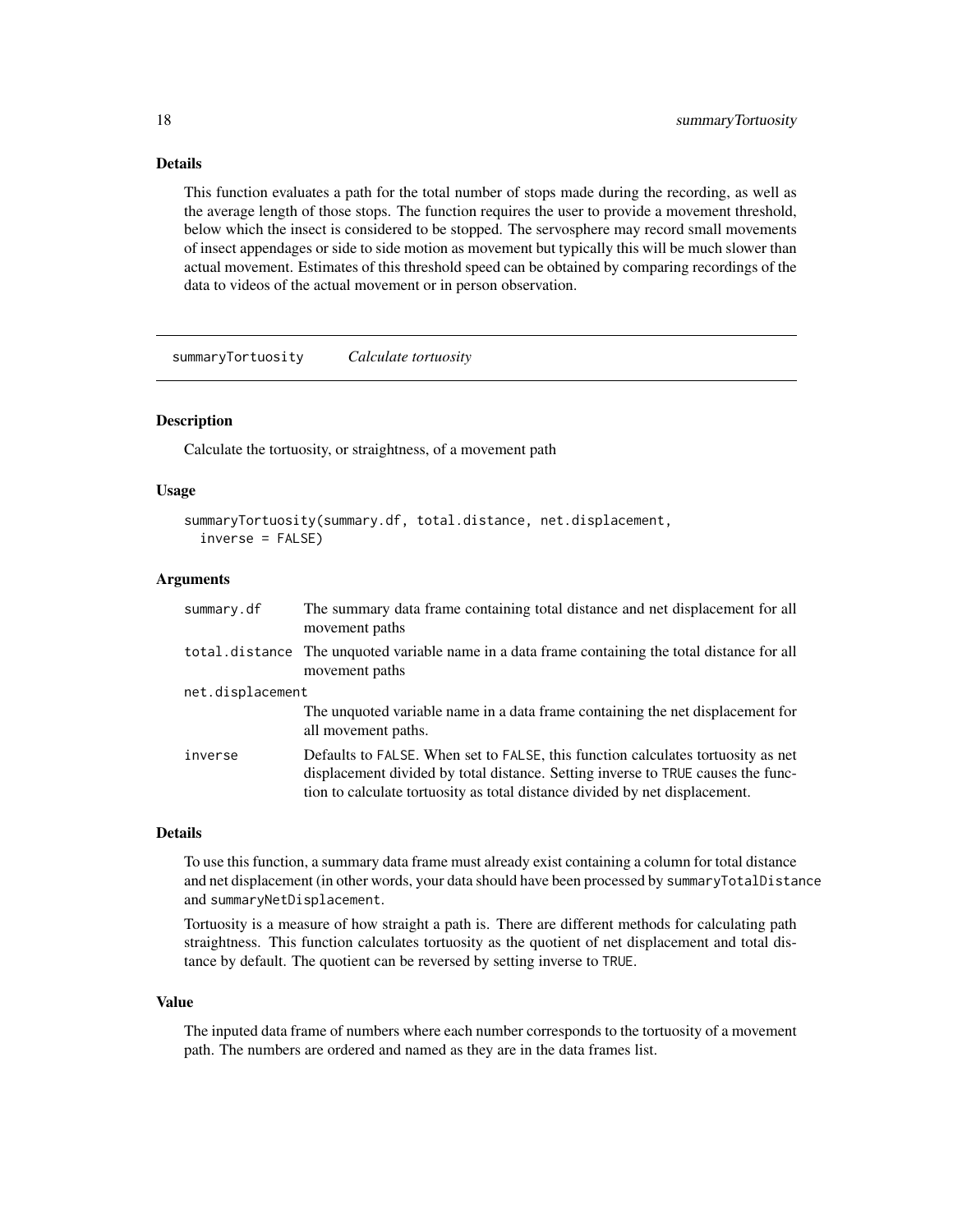#### <span id="page-18-0"></span>Examples

# Calculate tortuosity as the ratio of net displacement to total distance

```
summary_df \leq data.frame(id = c(1, 2),
                         treatment = c("a", "b"),date = c("2032018", "2042018"),
                         stimulus = c(\emptyset, \emptyset),
                         total_distance = runif(2, 11, 20),
                         net\_displacement = runif(2, 5, 10)summary_df <- summaryTortuosity(summary.df = summary_df,
 total.distance = total_distance,
 net.displacement = net_displacement)
# Calculate tortuosity as the ratio of total distance to net displacement
# (the opposite of the previous example)
summary_df <- summaryTortuosity(summary.df = summary_df,
 total.distance = total_distance,
 net.displacement = net_displacement,
 inverse = TRUE)
```
summaryTotalDistance *Calculate total path distance*

#### Description

Calculate the total distance moved by an organism on the servosphere

#### Usage

```
summaryTotalDistance(list, summary.df = NA)
```
#### Arguments

| list       | A list of data frames, each of which has a column recording the distance moved<br>during each recording period.                                                                                                                                                                                                                            |
|------------|--------------------------------------------------------------------------------------------------------------------------------------------------------------------------------------------------------------------------------------------------------------------------------------------------------------------------------------------|
| summary.df | The data frame object within which you are storing path summary variables.<br>The default is NA if you do not currently have a summary data frame object<br>started. When set to NA the function will create a new summary data frame.<br>When an object is provided, the function will merge the summary data frame<br>with the new data. |

#### Details

Determine the total distance of a path taken by an organism on a servosphere.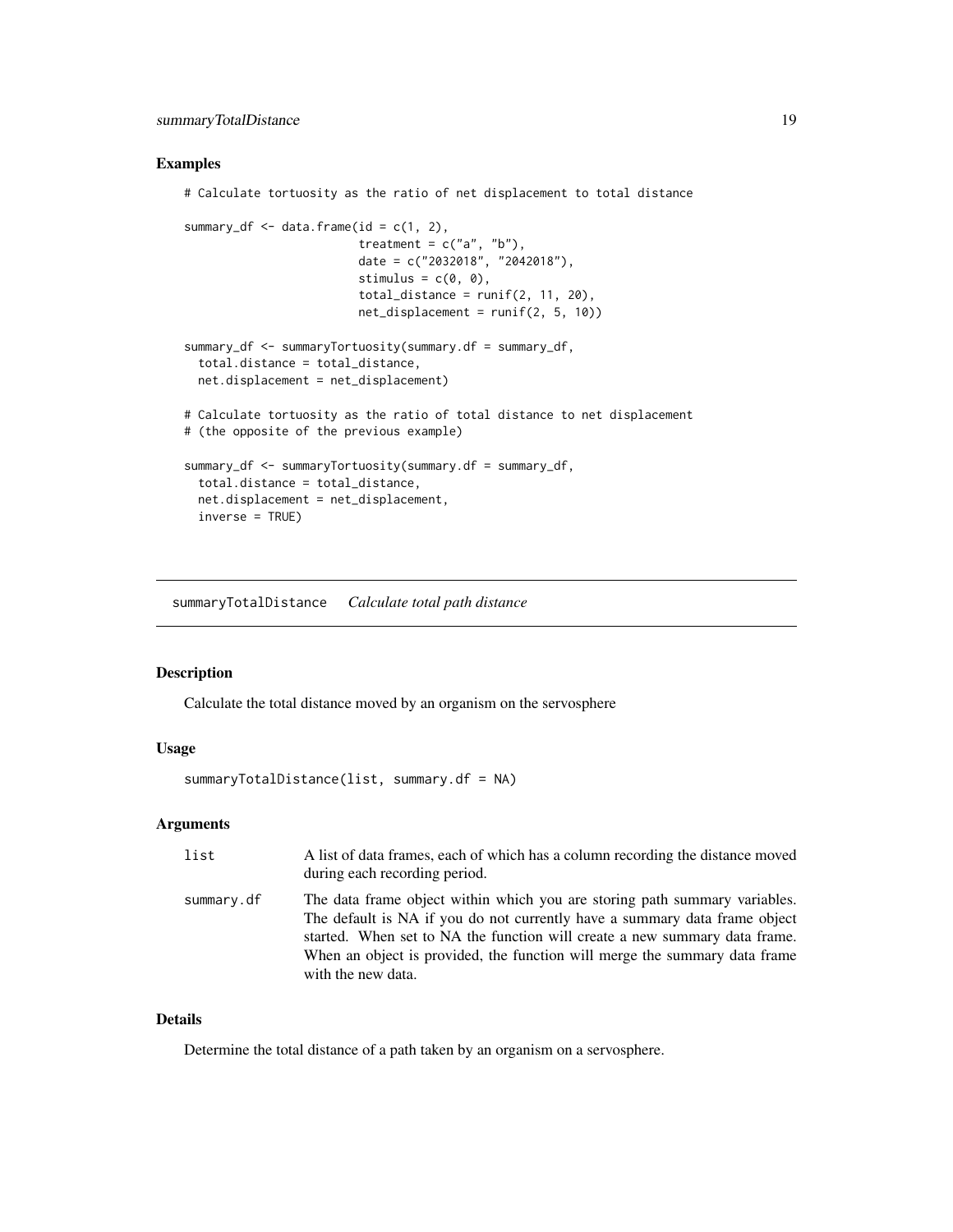#### Value

A named vector of numbers where each number corresponds to the total distance moved by an organism represented in the list of data frames. The numbers are ordered and named as they are in the data frames list.

#### Examples

# If a summary data frame has not been started

```
servosphere <- list(data.frame(id = rep(1, 200),
                                stimulus = rep(c(0, 1), each = 100),
                                dT = sample(8:12, 200, replace = TRUE),dx = runif(200, 0, 5),dy = runif(200, 0, 5),treatment = rep("a", 200),
                                date = rep("2032018", 200)),
                     data.frame(id = rep(2, 200),stimulus = rep(c(\emptyset, 1), each = 100),
                                dT = sample(8:12, 200, replace = TRUE),dx = runif(200, 0, 5),dy = runif(200, 0, 5),treatment = rep("b", 200),
                                date = rep("2032018", 200)))
servosphere <- calcDistance(servosphere)
```
summary\_df <- summaryTotalDistance(servosphere, summary.df = NA)

treatment =  $c("a", "b"),$ date = c("2032018", "2042018"),

stimulus =  $c(\emptyset, \emptyset)$ 

summary\_df <- summaryTotalDistance(servosphere, summary.df = summary\_df)

# If a summary data frame has been started

summary\_df  $\leq$  data.frame(id = c(1, 2),